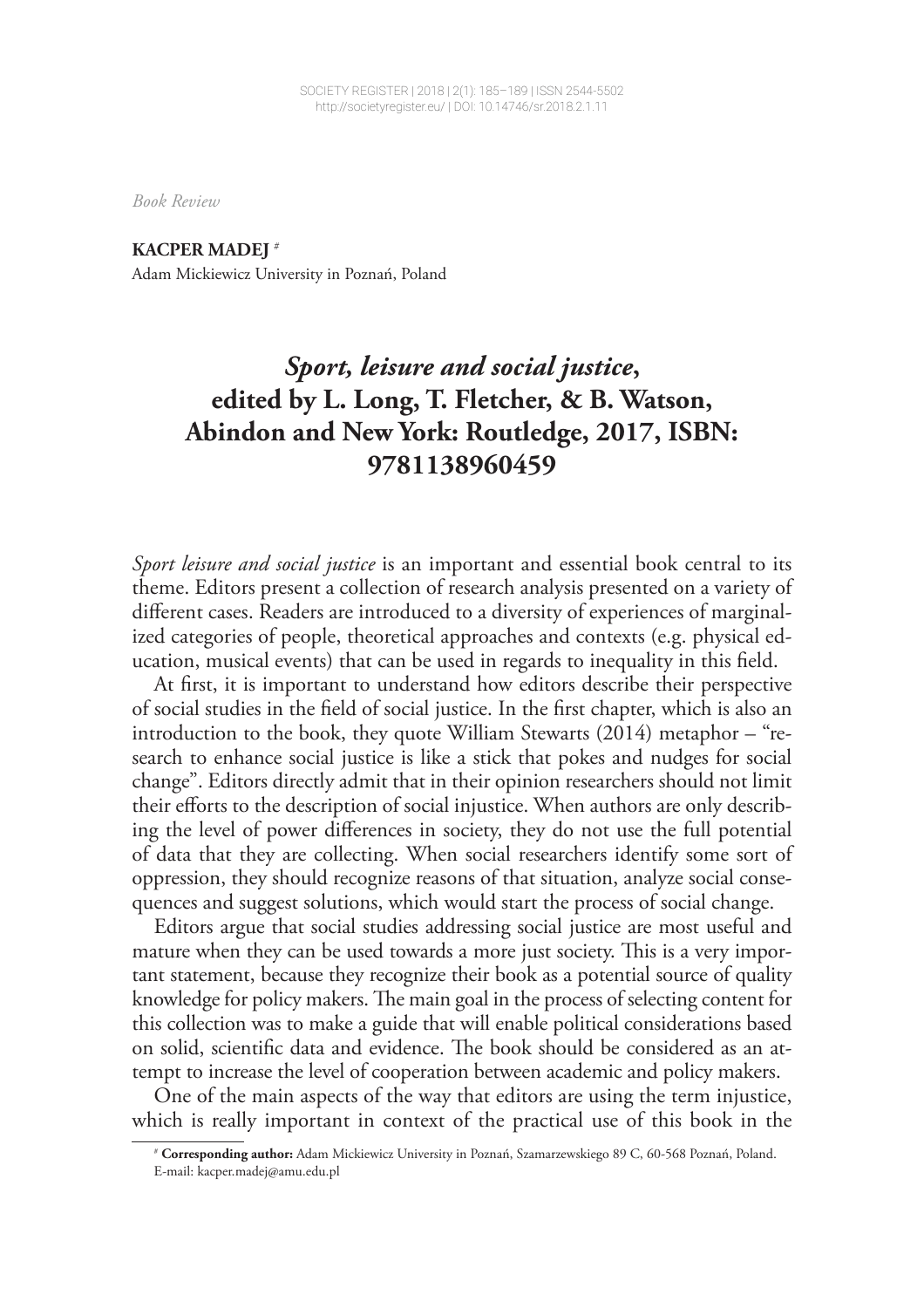process of remaking policies, is that they do not focus on the economic factors. Various income or differences in wealth of social actors are often the primary way of explaining injustice in sport and leisure. Many researches concentrated on this topic are using social classes as the key term.

In this book contributors are neglecting a social class based point of view and they focus on different perspectives. Of course income is still an important aspect of that problem but authors use it as one of many variables affecting inequalities. They concentrate more on gender, race and ethnicity, disability or sexual orientation. Giving more attention to the non-economical ways of explaining inequalities in the context of sport and leisure can be recognized as one of the advantages of this collection.

Aside from the assumption that chosen contributions will focus mainly on socio-cultural aspects of social justice in sport and leisure, editors are looking for a diversity in contexts (e.g. experiences and representation of different categories in sport or physical education, lack of participation of categories in specific social roles or even in leisure in general), theoretical framework (ex. Black feminism, queer theory) or methods (ex. research based on biographies, participatory researches) used by authors. In that perspective, especially when editors highlight the practical aspect of their work, they point out that any social researcher in the field of social justice should be engaged, it is hard to assume, that they use one set of definitions or key terms and share them in every chapter of this books. Although in this collection the term of social justice is used as a main topic without dictating one way of understanding that term. That allows one to apply many points of view by the contributing authors. On one hand this is a great advantage of this book, because readers can become more familiar with more than one perspective of social justice, but on the other hand it can cause problems with connection between different chapters. In this book methodological freedom, in the way that authors are using their own terms can be considered as better because of the appearance of many contexts that authors use to write about social injustice. In that case permission to use many different perspectives is reasonable.

Because of the diversity of approaches to the subject of justice in sport and social leisure the book can be considered as the one piece or as a set of separate contributions. Editors specify that "the goal of the book is to: embrace a range of markers of disadvantage; combine theoretical, methodological and empirical contributions, draw on a diversity of approaches while being committed to the principle of social justice and devising research in support of change; examine substantive ideas that speak to audience beyond UK." (p. 8) To achieve that assumption, emphasis has been placed on texts focused on case studies. The collection shows many different dimensions of the main term and concentrates on contexts and processes that can be unnoticed in the everyday life of social actors.

The book contains sixteen chapters. What is worth noticing is that the editors did not separate contributions from different academic disciplines, theoretical perspectives, used methods, approaches or ways how studies can be applied in the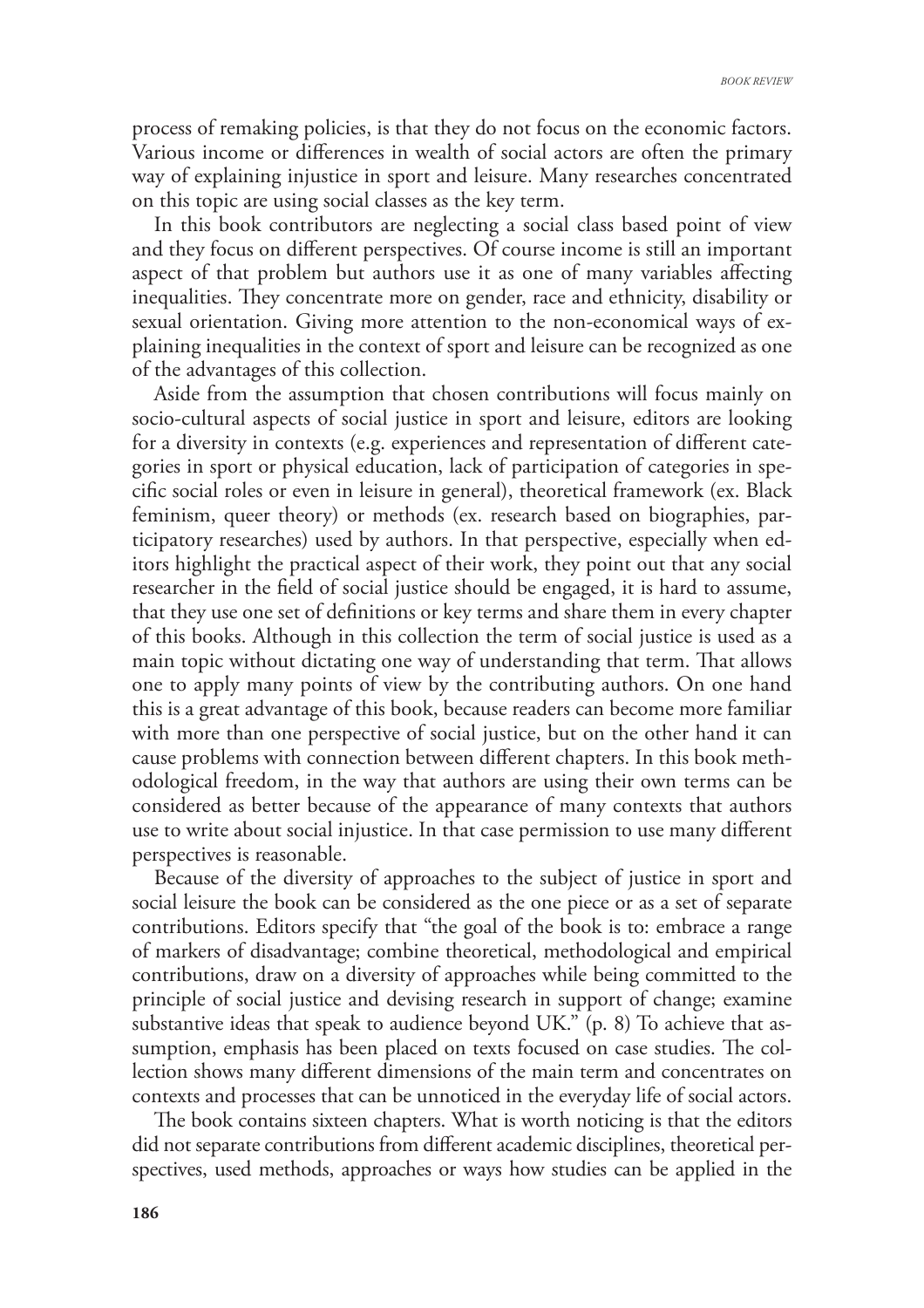process of political change. The first two chapters can be considered as an introduction to the terms of social justice, sport and leisure. Contributors ensure readers how these terms will be used by the other authors. Especially the second one by Wetherly, Watson and Long makes foundations for understanding and emphasizing the importance of justice and fair distribution in context of sport and leisure.

Other chapters are focused on specific dimensions of injustice that can be noticed in the field of sport and leisure. Contributors use different cases to show how social justice applies to their disciplines and researches. It is, however, possible to indicate some main themes that authors address in their works. The first of them is concentration on mechanisms that are supporting the process of making sport and leisure more inclusive. Researchers write about featured changes in reference to different excluded categories. Example of that theme can be chapter 6. Rozaitul Matzani, Katherine Dashper and Thomas Fletcher use Nancy Fraser's two-dimensional conception of social justice to address experiences of Muslim women in case of sport and physical activities. Contributors highlight that work to increase social justice in present society requires not only process of redistribution but also recognition. This shows necessity of better understanding cultural barriers, not only focusing on access to resources. Authors show that in case of Muslim women as specific category participation in sport can be more complicated because of conjunction of many factors. They are facing inequalities based on gender, cultural, religious and in some cases ethnical ground. One of the outcomes from the research is the necessity to increase number of places enabling to perform sport activities only by one sex. Carving sex-segregated spaces allows women participating without wearing hijab. Examined people indicate that wearing hijab don't causes doing sport impossible but can strongly affect the performance.

The second theme is related to identity in context of social justice. Sport and leisure is shown as a noticeable factor in the process of constructing identity, which is related to the wider problem of social inequality. Collection contains reflection on young LGBT people in reference to physical education (chapter 7). Scarlett Dury, Annette Stride, Anne Flintoff and Sarah Williams focus on negotiating feminine and masculine identities in process of physical education. Researchers used queer theory as a framework to analyze section of data collected by the Rugby Football League. Research material, based on focus group discussion was combined in three fiction stories. Narratives show that physical education construct gender binaries, reproduces gender stereotypes within heteronormativity, which can cause a feeling of being out of place.

On the other hand sport and leisure can be used as a specific space to express identity in way that can enhance fight for social justice. In chapter 9 Brett Lashua and Matthew Wood present a case study of hip-hop cypher (event that gathering people from many areas of hip-hop culture) as a way to allow Aboriginal people introduce their presence and voice to broader audience. Hip-hop activities became a context that refers to postcolonial oppression on native citizens of Canada (in this case).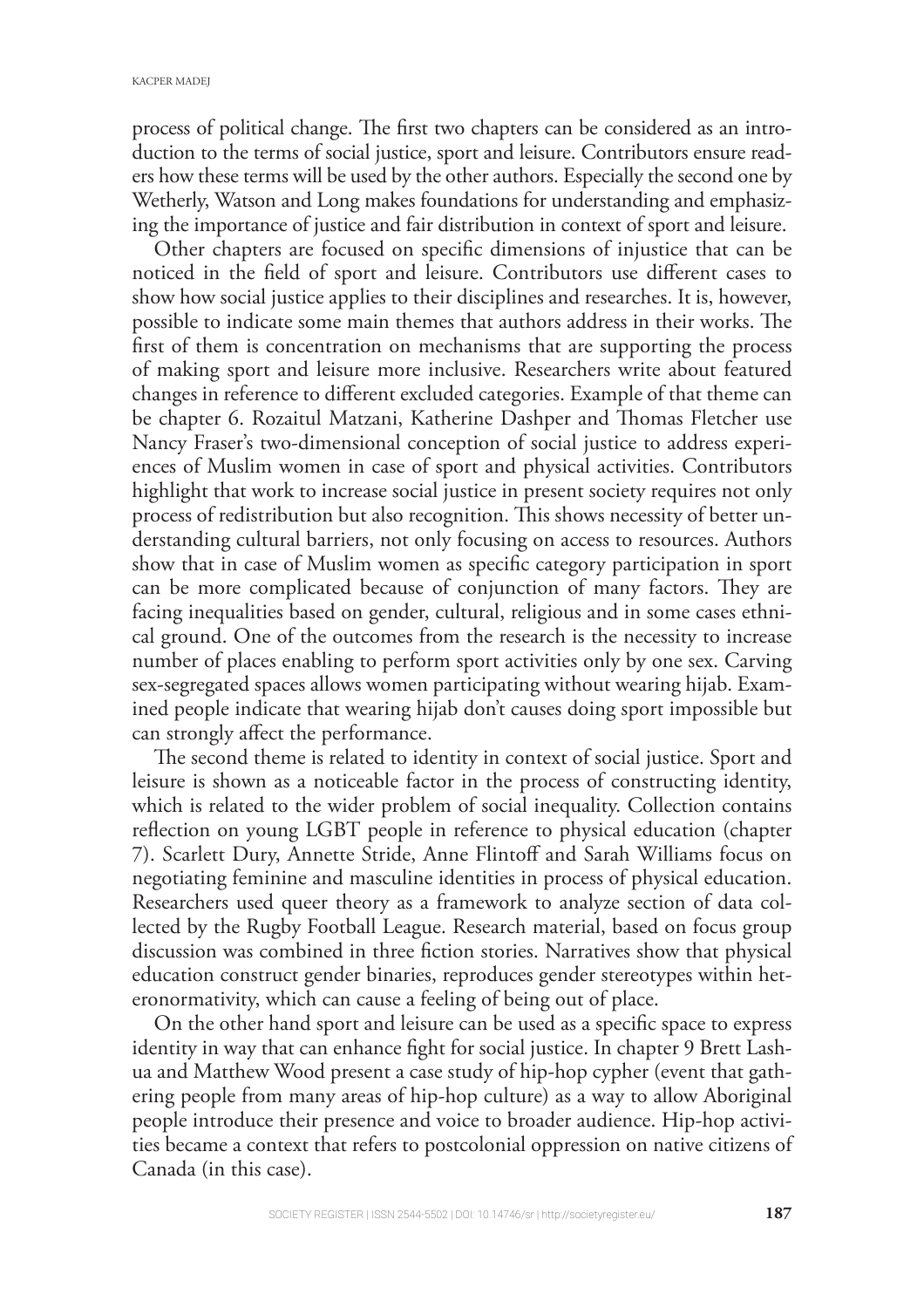Another point of interest is the representation of different excluded categories. Authors not only concentrate on problem of classification of people but also show the issue of reproducing stereotypes in debates related to sport and leisure. One of the reasons of such a situation is an insufficient level of representation of disadvantaged categories by researchers, policy makers and politicians. It is noticed that people should be encouraged to self-representation of their interests and in that way reduce stereotypes.

Example of that theme can be chapter 12 wherein Aarti Ratna questions universalization of experiences women of different ethnic origin. Contributor presents Black feminist and Spivakian thesis to highlight the specific of both approaches that can be used to address the problem of Black women representation in sport. Collecting good quality research material that captures sport experiences of that specific category is possible only when scholars use adequately theory. Deep knowledge of different approaches is crucial to improve policy addressing Black women needs.

Contributors also address the noticeable issues associated with institutions related to sport and leisure. The context of social justice is not only applied to participation of team or club members (in case of sport) but likewise to people who are employed in these organizations. Uneven access to some roles for example coaching is presented as a neglected topic. In chapter 14 Thomas Fletcher, Dave Piggott and Julian North present the results of the analysis of lack access South Asians to coaching roles in cricket. Contribution is based on 33 in-depth interviews and describes chosen mechanisms and processes of marginalization.

Researchers indicated also, that sport institutions often do not recognize their inclusive functions as important and reduce its significance, focusing on sporting excellence (see chapter 15 written by Alexandra Rankin-Wright, Kevin Hylton and Leanne Norman).

Because of the variety of cases that were used by researchers, some contributions can be linked to more than one of the main themes. Also it is worth noticing that some of them are referring to methodological approaches. For example, Annette Stride and Hayley Fitzgerald are recommending more frequent use of participatory research. Chapter 8 presents advantages and challenges of conducting studies with the participation or even by young people.

The publication can be considered as valuable and worthy of notice. Researches based on different cases and experiences of marginalized categories are fruitful and can be useful in the exploration of that !eld. Editors combined various perspectives of contributors associated with many academic disciplines in a way that makes the book interesting for the researchers from different scientist field. Collection contains detailed descriptions of different problems related to the inequality, theoretical approaches and research techniques. Some authors very clearly indicate their recommendation (ex. Chapter 14), other are more reticent, either way readers can find useful cases and reflections that can develop their studies or effect on their approach to policy making.